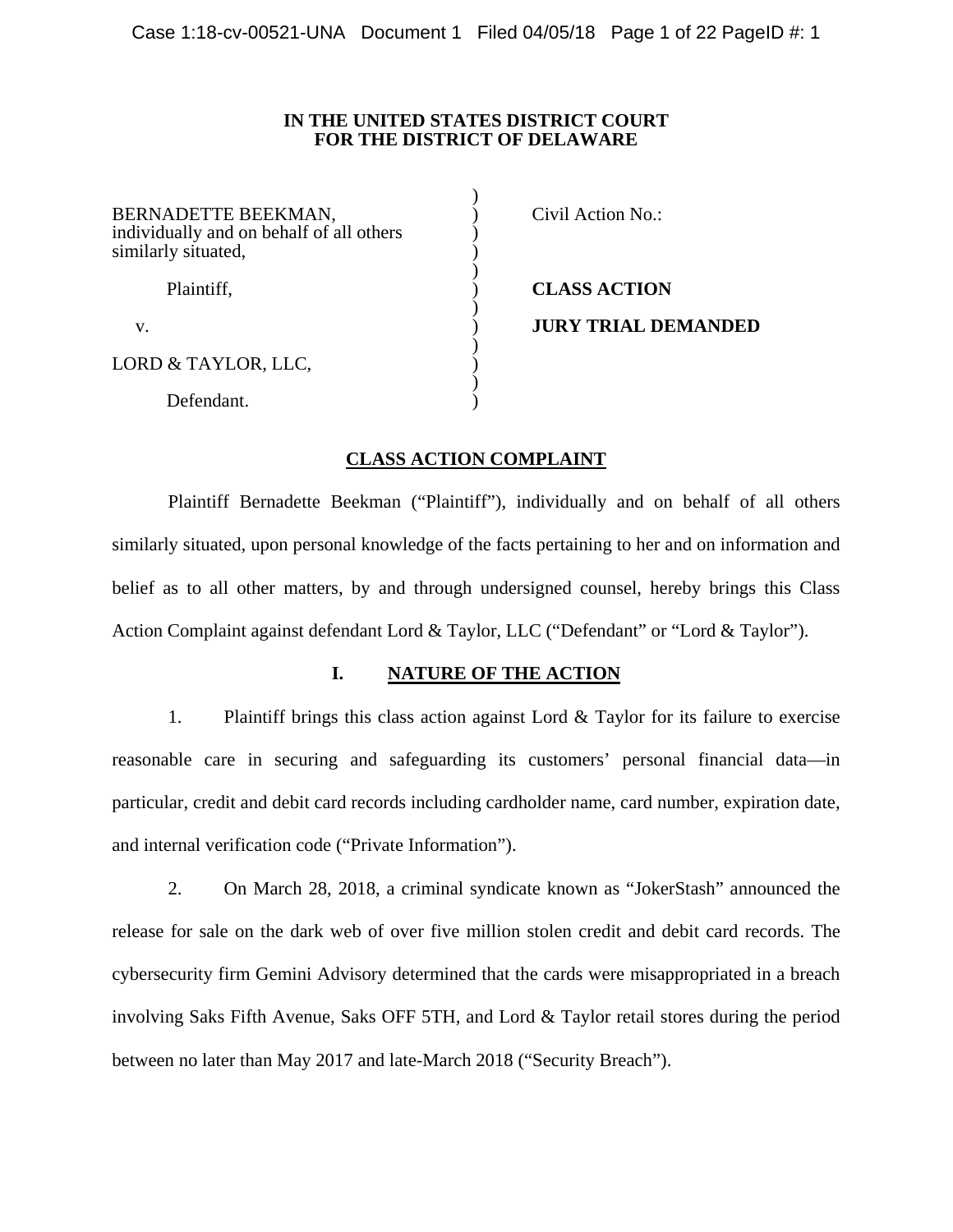#### Case 1:18-cv-00521-UNA Document 1 Filed 04/05/18 Page 2 of 22 PageID #: 2

3. On April 1, 2018, Lord & Taylor announced that it "became aware of a data security issue involving customer payment card data."

4. On information and belief, Plaintiff's and Class members' Private Information was stolen by hackers in order to be sold on the dark web when Plaintiff and Class members used their credit and debit cards at Lord & Taylor stores.

5. Lord & Taylor's security failures enabled the hackers to steal Plaintiff's and Class members' Private Information. The failures put Plaintiff's and Class members' financial information and interests at serious, immediate, and ongoing risk and, additionally, caused costs and expenses to Plaintiff and Class members attributable to responding to, identifying, and correcting damages that were reasonably foreseeable as a result of Lord & Taylor's willful and negligent conduct. The hackers will continue to sell the Private Information—and various cyber criminals will continue to buy and use it—in order to exploit and injure Plaintiff and Class members across the United States.

6. The Security Breach was caused and enabled by Lord & Taylor's knowing violation of its obligations to abide by best practices and industry standards concerning the security of payment systems. Lord & Taylor failed to comply with security standards and allowed its customers' financial information and other Private Information to be compromised by cutting corners on security measures that could have prevented or mitigated the Security Breach that occurred.

7. Accordingly, Plaintiff, on behalf of herself and other members of the Class, asserts claims for breach of implied contract, negligence, and unjust enrichment, and seeks injunctive relief, monetary damages, statutory damages, and all other relief as authorized in equity or by law.

- 2 -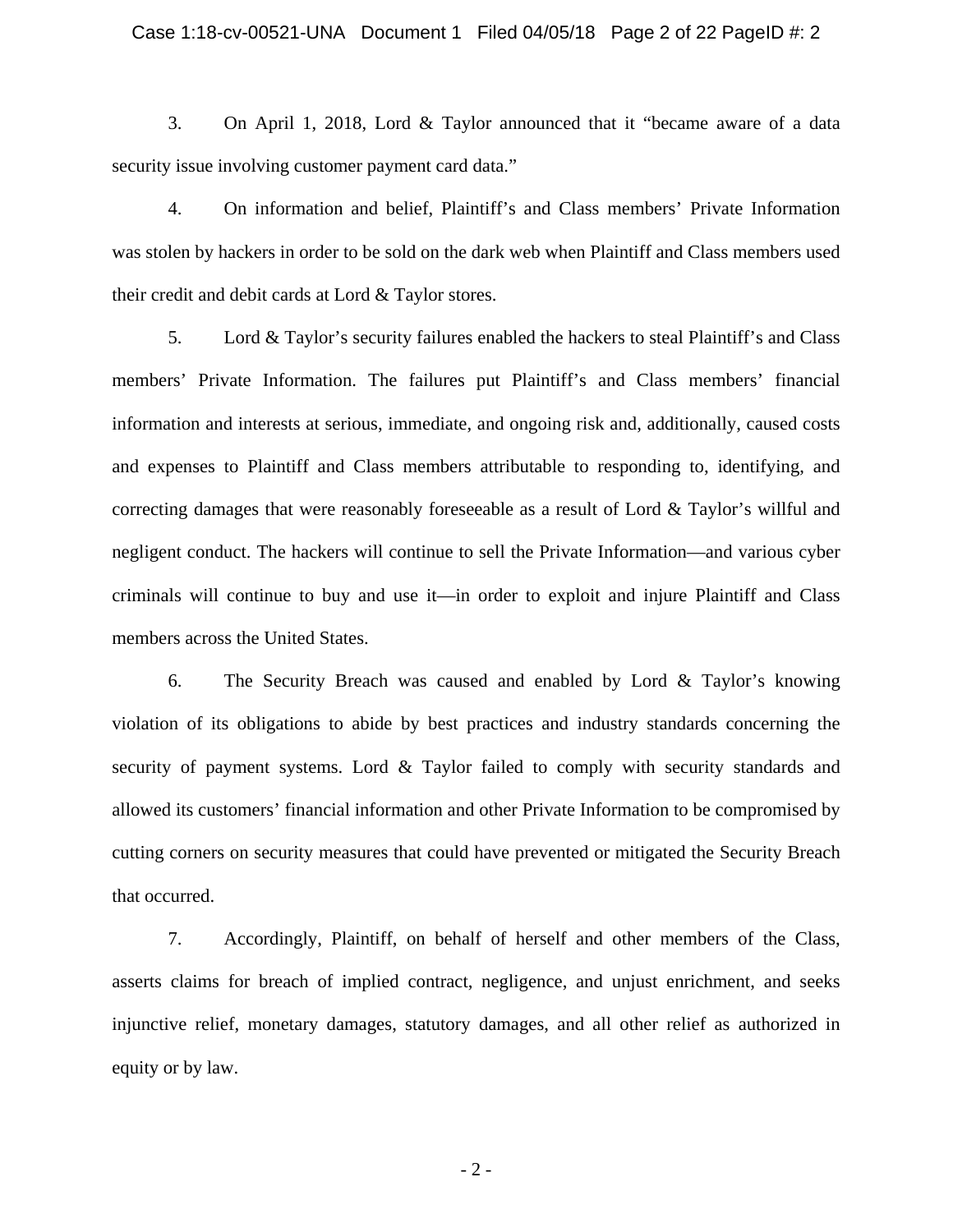### **II. JURISDICTION AND VENUE**

8. The Court has jurisdiction over Plaintiff's claims under 28 U.S.C. § 1332(d)(2) ("CAFA"), because (a) there are 100 or more Class members, (b) at least one Class member is a citizen of a state that is diverse from Defendant's citizenship, and (c) the matter in controversy exceeds \$5,000,000, exclusive of interest and costs.

9. The Court has personal jurisdiction over Lord & Taylor, LLC, because Lord & Taylor, LLC is a Delaware limited liability company.

10. Venue is proper in this District under 28 U.S.C. § 1391(b)(1) because Lord & Taylor, LLC resides within this District.

### **III. PARTIES**

11. Plaintiff Bernadette Beekman resides in New York, New York, and is a citizen of the State of New York. In May of 2017, Plaintiff used a credit card to pay for purchases at a Lord & Taylor retail store in New York City, and had her Private Information exposed as a result of Lord & Taylor's inadequate security. As a result of the Security Breach, Plaintiff spent time inspecting her credit card statements for fraudulent activity. Plaintiff has also suffered from the deprivation of the value of her Private Information and the lost benefit of the bargain.

12. Lord & Taylor, LLC, is a Delaware limited liability company headquartered in New York, New York. Lord & Taylor operates a number of department stores selling clothing, footwear, jewelry, beauty products, fragrances, electronics, bedding, and housewares.

### **IV. FACTUAL BACKGROUND**

13. Lord & Taylor uses a payment system to electronically process its customers' credit and debit card payments. In the years preceding Lord & Taylor's announcement of the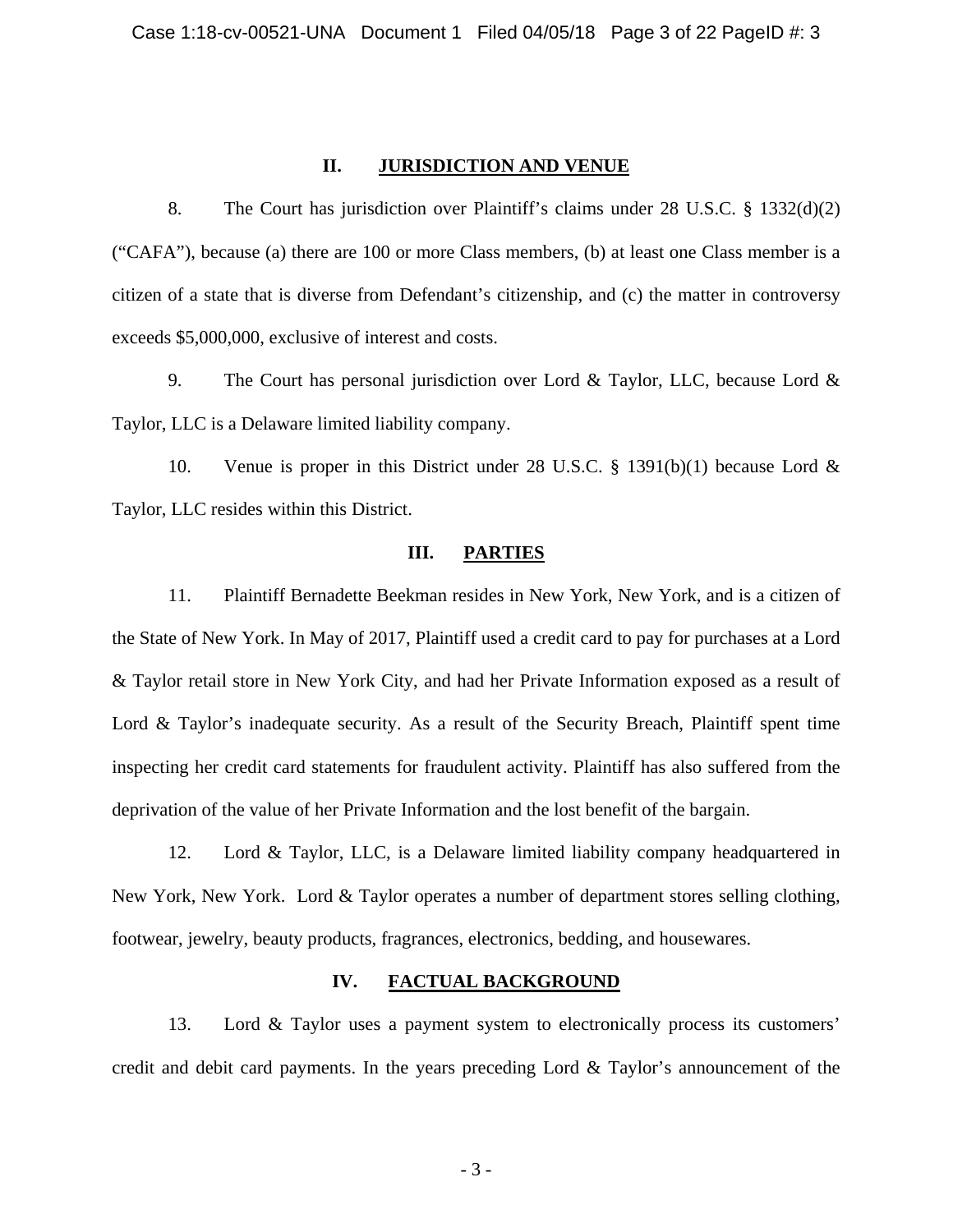Security Breach, several retail outlets made announcements alerting the public of security breaches at their stores, including Barnes & Noble, Home Depot, Neiman Marcus, Michaels, Target, and TJ Maxx. Lord & Taylor knew or should have known that its customers' card data was squarely within the crosshairs of hackers. Despite this, Lord & Taylor failed to take adequate steps to secure the payment system used in its stores.

## *The Lord & Taylor Security Breach*

14. On March 28, 2018, a criminal syndicate known as "JokerStash" announced that it would be releasing for sale on the dark web over five million stolen credit and debit card records.

15. "JokerStash" is a criminal syndicate trading in stolen debit and credit card data. Since its inception in 2014, JokerStash has attracted dozens of identity thief customers who have spent tens and hundreds of thousands of dollars on stolen credit card information.<sup>1</sup> As described by security researcher Brian Krebs, JokerStash offers its identity thief customers "loyalty programs, frequent-buyer discounts, money-back guarantees and just plain old good customer service."<sup>2</sup>

16. The cybersecurity firm Gemini Advisory determined that the card records being advertised for sale by JokerStash were stolen from a breach involving Saks Fifth Avenue, Saks OFF 5TH, and Lord & Taylor retail stores during the period between no later than May 2017 and late-March 2018.

17. The image below reflects a portion of JokerStash's advertisement for the stolen Private Information describing the card records as including "TR1" and "TR2" data, which

 $\frac{1}{4}$ 

https://krebsonsecurity.com/2016/03/carders-park-piles-of-cash-at-jokers-stash/ (last visited April 4, 2018).

 $^{2}$ *Id.*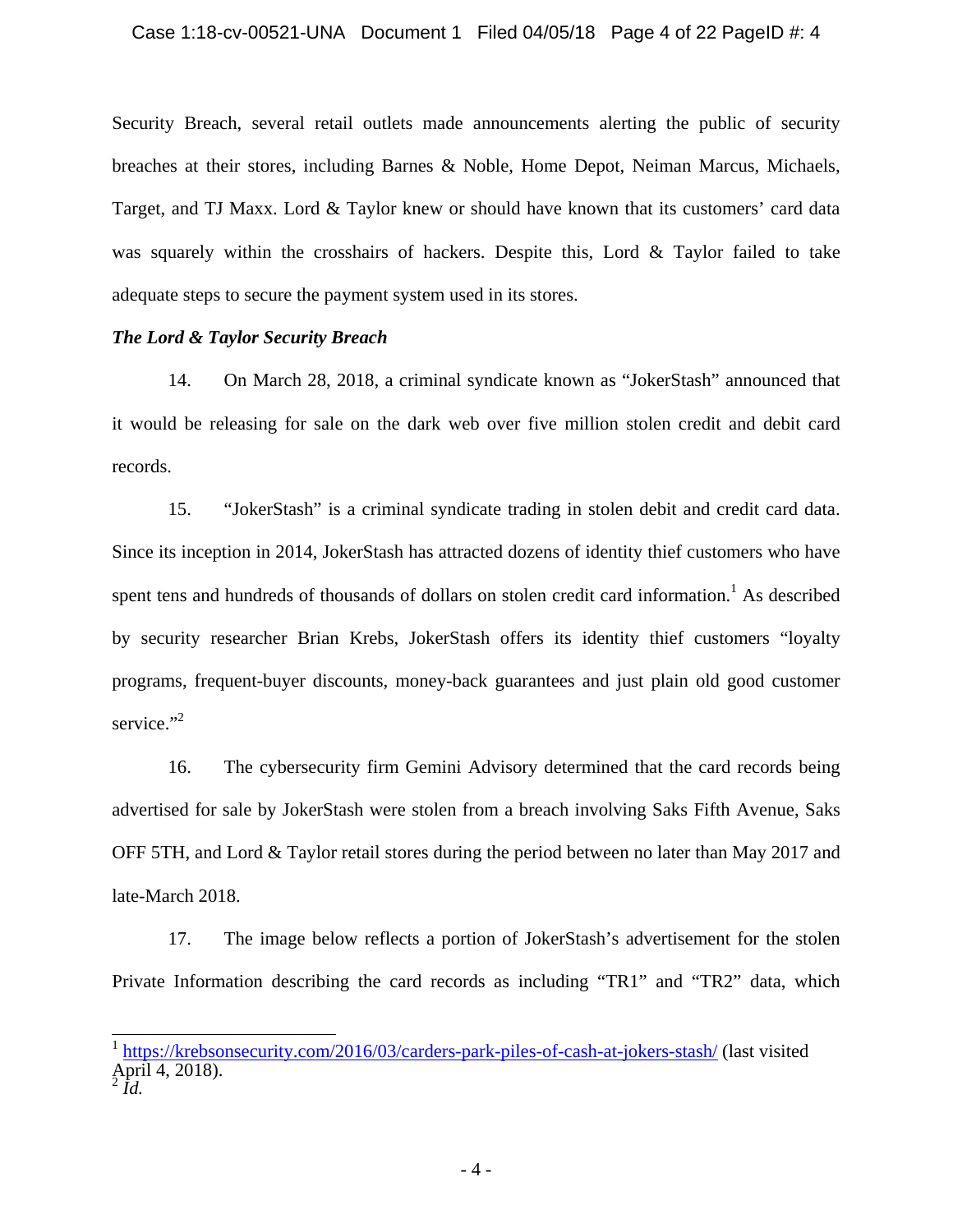

includes cardholder names, card numbers, expiration dates, and internal verification codes.

BIGBADABOOM-2: BRAND NEW BREACH (TR2+TR1 DUMPS)

18. Information of Plaintiff and other Class members, Lord & Taylor announced that it "became aware of a data security issue involving customer payment card data." Lord & Taylor's announcement misleadingly states that "We want to assure our customers that they will not be liable for fraudulent charges that may result from this matter"—without announcing any intention that Lord & Taylor will itself compensate its customers for their damages.<sup>3</sup> 8. On April 1, 2018, nearly a year after hackers first began collecting the Private

19. fell far short of satisfying its legal duties and obligations. Lord  $&$  Taylor failed to ensure that access to its data systems was reasonably safeguarded, failed to acknowledge and act upon industry warnings, and failed to use proper security systems to detect and deter the type of attack that occurred and is at issue here. 9. Lord & Taylor's treatment of Private Information entrusted to it by its customers

 $\overline{a}$ <sup>3</sup> https://www.lordandtaylor.com/main/static\_content.jsp?pageId=security-informationnotice&site\_refer=EML (last visited April 4, 2018).  $\overline{a}$  $\overline{a}$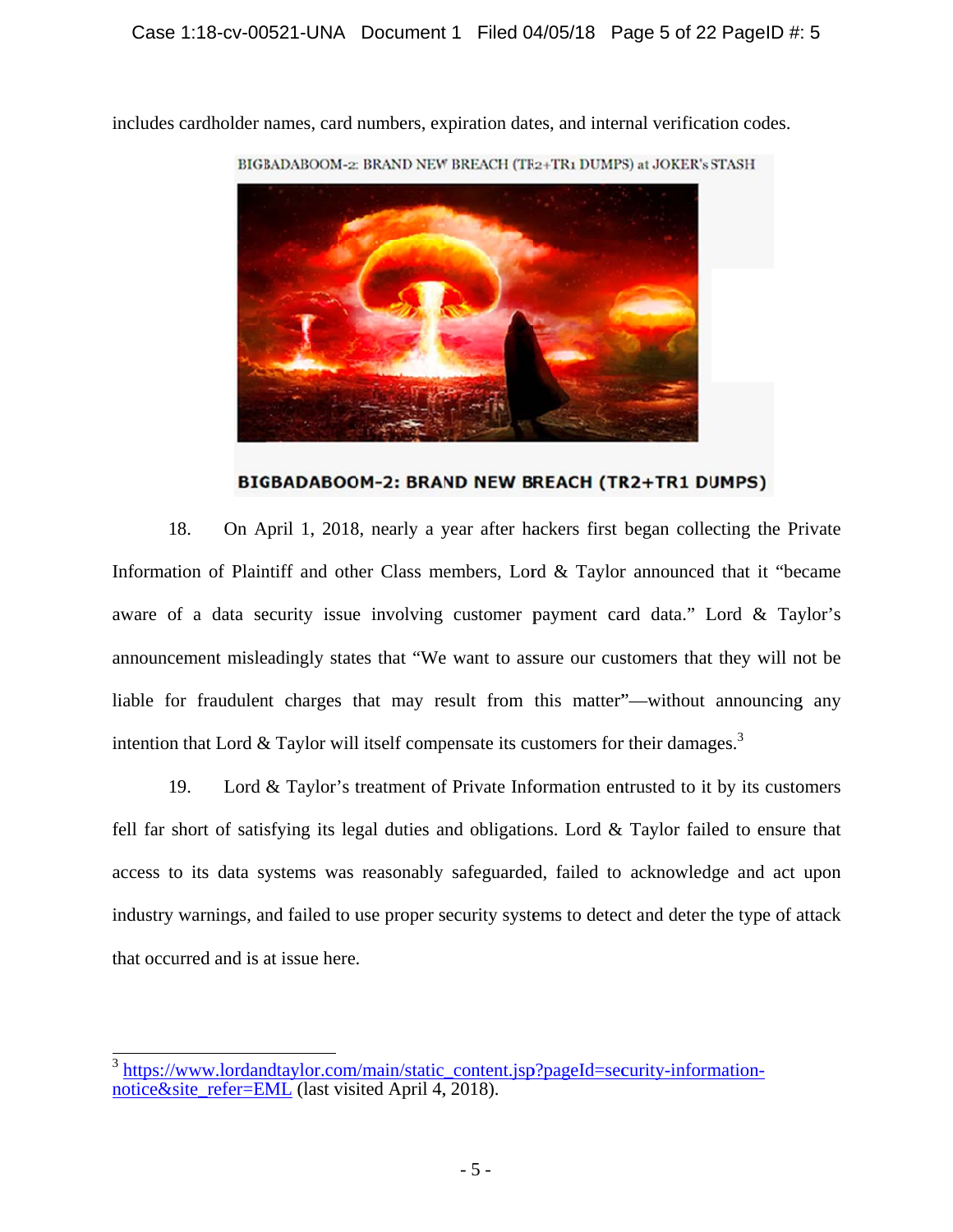### Case 1:18-cv-00521-UNA Document 1 Filed 04/05/18 Page 6 of 22 PageID #: 6

20. Federal and State governments have likewise established security standards and issued recommendations to temper data breaches and the resulting harm to consumers and financial institutions. The Federal Trade Commission ("FTC") has issued numerous guides for businesses, highlighting the importance of reasonable data security practices. According to the FTC, the need for data security should be factored into all business decision-making. $4$ 

21. In 2016, the Federal Trade Commission ("FTC") updated its publication, *Protecting Personal Information: A Guide for Business*, which establishes guidelines for fundamental data security principles and practices for business.<sup>5</sup> The guidelines note businesses should protect the personal customer information that they keep; properly dispose of personal information that is no longer needed; encrypt information stored on computer networks; understand their network's vulnerabilities; and implement policies to correct security problems. The guidelines also recommend that businesses use an intrusion detection system to expose a breach as soon as it occurs; monitor all incoming traffic for activity indicating someone is attempting to hack the system; watch for large amounts of data being transmitted from the system; and have a response plan ready in the event of a breach.

22. The FTC recommends that companies not maintain cardholder information longer than is needed for authorization of a transaction; limit access to sensitive data; require complex passwords to be used on networks; use industry-tested methods for security; monitor for

 4 Federal Trade Commission, *Start With Security*, available at https://www.ftc.gov/system/files/documents/plain-language/pdf0205-startwithsecurity.pdf (last visited April 4, 2018).

<sup>5</sup> Federal Trade Commission, *Protecting Personal Information: A Guide for Business*, available at https://www.ftc.gov/system/files/documents/plain-language/pdf-0136 proteting-personalinformation.pdf (last visited April 4, 2018).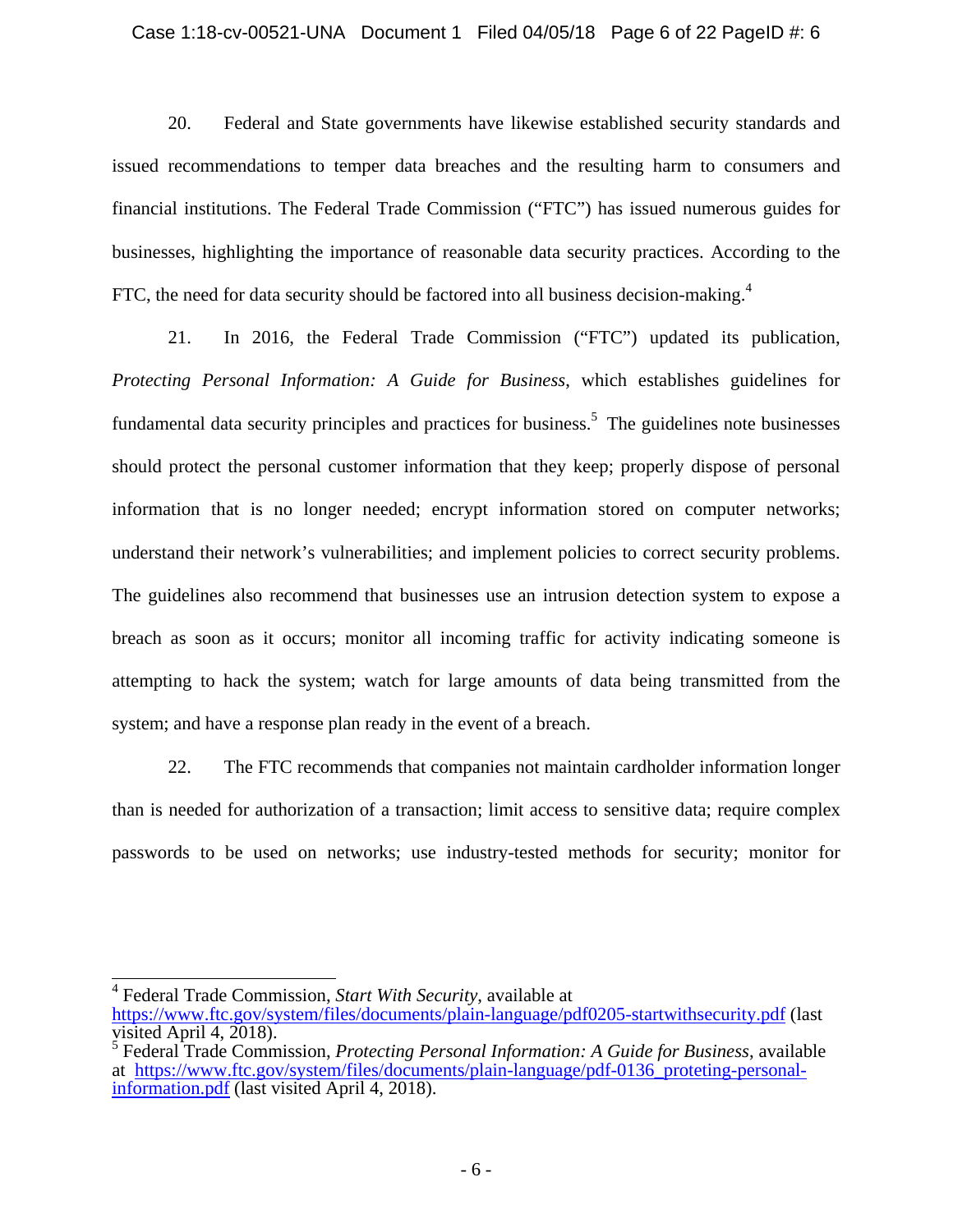### Case 1:18-cv-00521-UNA Document 1 Filed 04/05/18 Page 7 of 22 PageID #: 7

suspicious activity on the network; and verify that third-party service providers have implemented reasonable security measures.<sup>6</sup>

23. The FTC has brought enforcement actions against businesses for failing to adequately and reasonably protect customer data, treating the failure to employ reasonable and appropriate measures to protect against unauthorized access to confidential consumer data as an unfair act or practice prohibited by Section 5 of the Federal Trade Commission Act ("FTCA"), 15 U.S.C. § 45. Orders resulting from these actions further clarify the measures businesses must take to meet their data security obligations.

24. In this case, Lord & Taylor was at all times fully aware of its obligation to protect the Private Information of its customers because of its participation in payment card processing networks. Lord & Taylor was also aware of the significant repercussions if it failed to do so because it collected payment card data from thousands of customers daily at its stores and Lord & Taylor knew that this data, if hacked, would result in injury to consumers, including Plaintiff and Class members.

25. As a result of Lord & Taylor's failure to adhere to industry and government standards for the security of card data, Private Information of thousands of Lord & Taylor customers, including Plaintiff, was compromised over a time period spanning nearly one year.

### *Security Breaches Lead to Identity Theft*

 $\overline{\phantom{a}}$ 

26. According the U.S. Department of Justice Bureau of Justice Statistics, an estimated 17.6 million people were victims of one or more incidents of identity theft in 2014.

<sup>6</sup> Federal Trade Commission, *Start With Security*, available at https://www.ftc.gov/system/files/documents/plain-language/pdf0205-startwithsecurity.pdf (last visited April 4, 2018).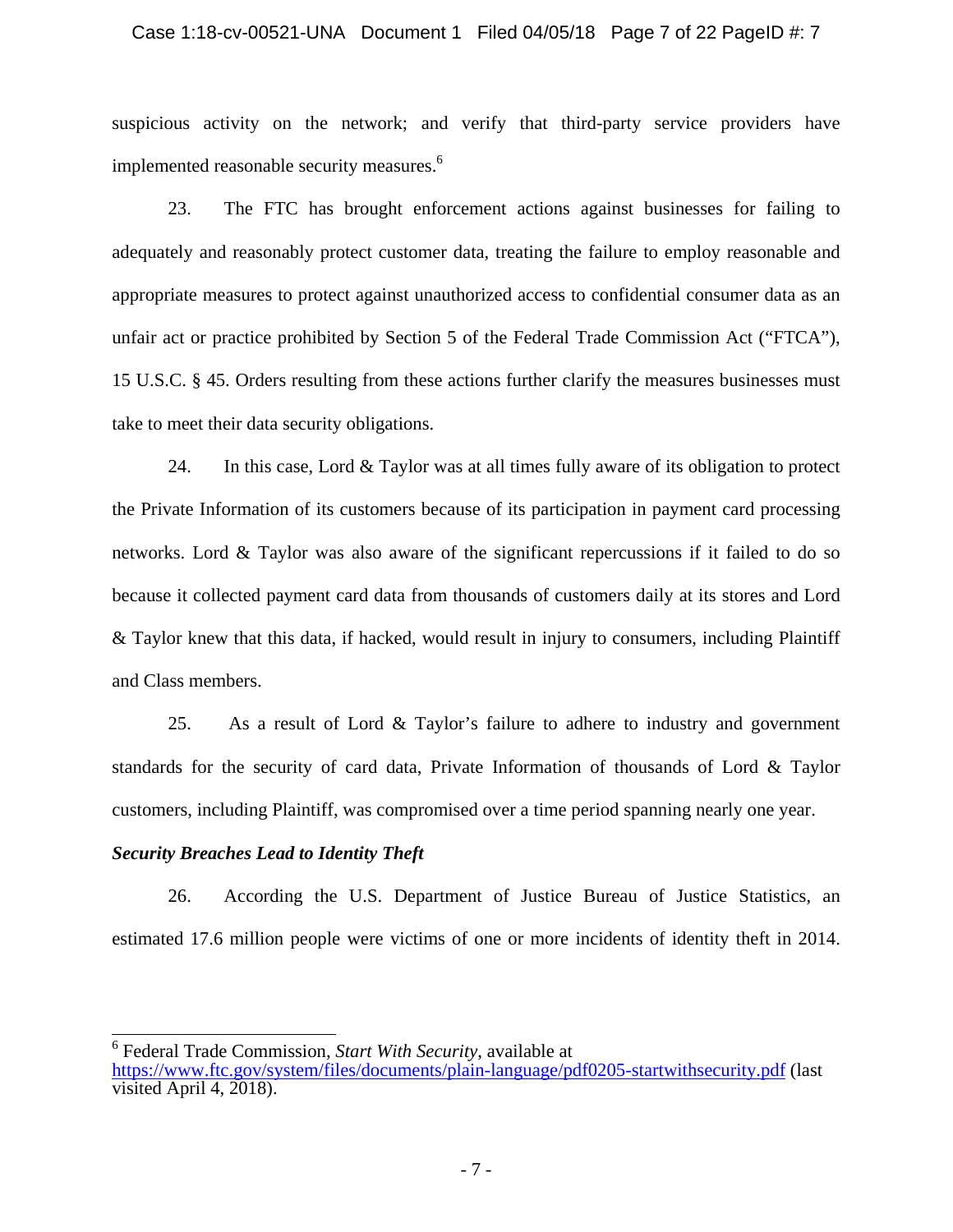## Case 1:18-cv-00521-UNA Document 1 Filed 04/05/18 Page 8 of 22 PageID #: 8

Among identity theft victims, existing bank or credit accounts were the most common types of misused information.7

27. Similarly, the FTC cautions that identity theft wreaks havoc on consumers' finances, credit history, and reputation and can take time, money, and patience to resolve.<sup>8</sup> Identity thieves use stolen personal information for a variety of crimes, including credit card fraud, phone or utilities fraud, and bank/finance fraud.<sup>9</sup>

28. Private Information—which includes Plaintiff's and Class members' names combined with their credit or debit card information that were stolen in the Security Breach at issue in this action—is a valuable commodity to identity thieves. Plaintiff's and Class members' personal information is being sold and traded by cyber criminals on the dark web. Criminals often trade the information on the dark web for a number of years.

29. The National Institute of Standards and Technology categorizes the combination of names and credit card numbers as sensitive and warranting a higher impact level based on the potential harm when used in contexts other than their intended use.<sup>10</sup> Private information that is "linked" or "linkable" is also more sensitive. Linked information is information about or related to an individual that is logically associated with other information

https://www.bjs.gov/content/pub/pdf/vit14.pdf (last visited April 4, 2018).<br><sup>8</sup> *See Taking Charge, What to Do If Your Identity is Stolen*, FTC, at 3 (2012), available at <sup>8</sup> http://www.consumer.ftc.gov/articles/pdf-0009-taking-charge.pdf (last visited April 4, 2018).

 $\overline{a}$ <sup>7</sup> *See Victims of Identity Theft, 2014*, DOJ, at 1 (2015), available at

 $\overline{P}$  The FTC defines identity theft as "a fraud committed or attempted using the identifying information of another person without authority." 16 C.F.R. § 603.2. The FTC describes "identifying information" as "any name or number that may be used, alone or in conjunction with any other information, to identify a specific person," including, among other things, "[n]ame, social security number, date of birth, official State or government issued driver's license or identification number, alien registration number, government passport number, employer or taxpayer identification number."  $Id$ .

<sup>&</sup>lt;sup>10</sup> Erika McCallister, et al., *Guide to Protecting the Confidentiality of Personally Identifiable Information (PII)*, National Institute of Standards and Technology Special Publication 800-122, 3-3, available at http://ws680.nist.gov/publication/get\_pdf.cfm?pub\_id=904990 (last visited April 4, 2018).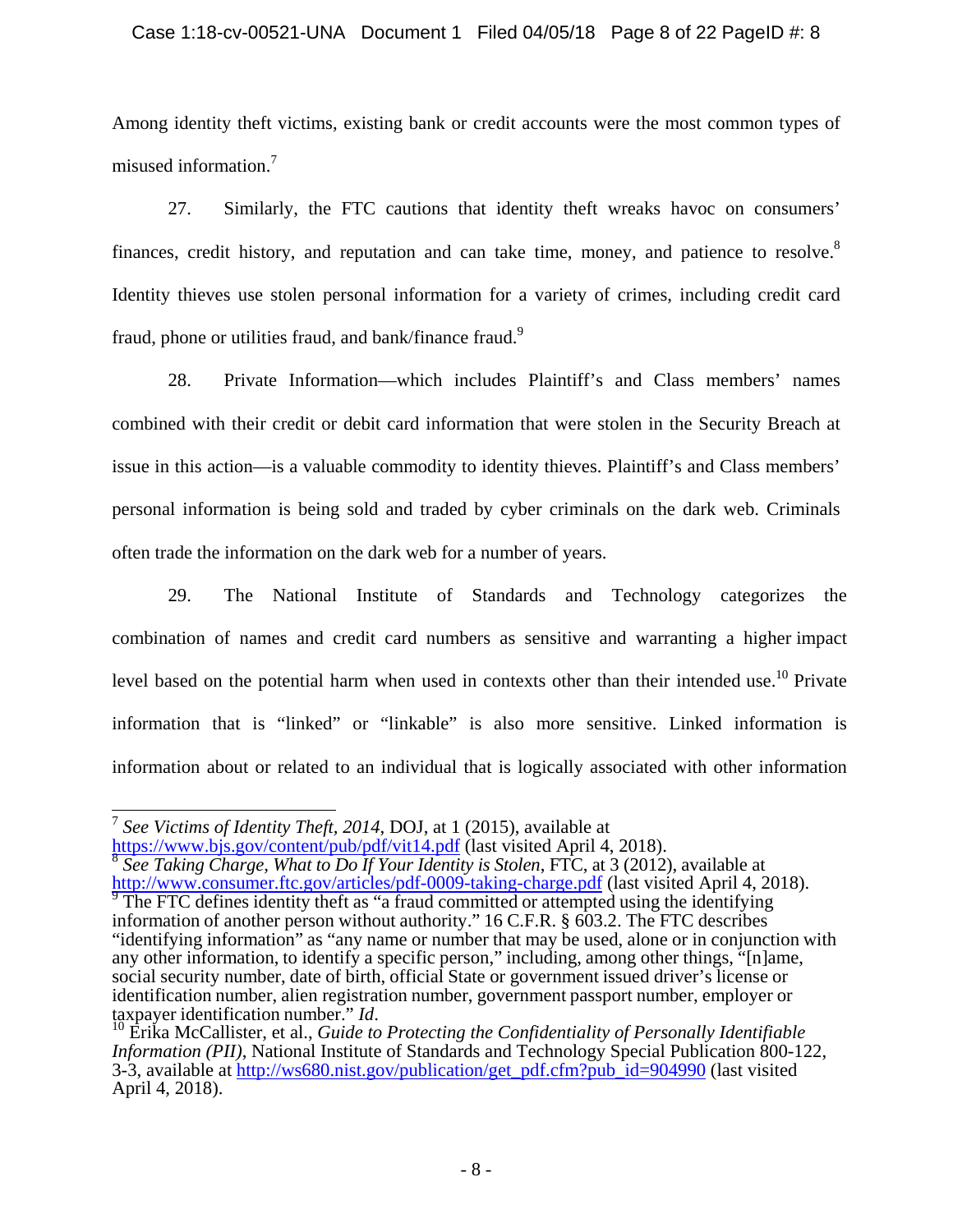## Case 1:18-cv-00521-UNA Document 1 Filed 04/05/18 Page 9 of 22 PageID #: 9

about the individual. Linkable information is information about or related to an individual for which there is a possibility of logical association with other information about the individual. An example of linking information the NIST report cites is a Massachusetts Institute of Technology study showing that 97% of the names and addresses on a voting list were identifiable using only ZIP code and date of birth.

30. Private information is broader in scope than directly identifiable information. As technology advances, computer programs become increasingly able to scan the Internet with wider scope to create a mosaic of information that may be used to link information to an individual in ways that were not previously possible.

## *The Monetary Value of Privacy Protections and Private Information*

31. The fact that Plaintiff's and Class members Private Information was stolen in order to be sold on the dark web—and is presently offered for sale to cyber criminals on the dark web—demonstrates the monetary value of the Private Information.

32. At an FTC public workshop in 2001, then-Commissioner Orson Swindle described the value of a consumer's personal information:

The use of third party information from public records, information aggregators and even competitors for marketing has become a major facilitator of our retail economy. Even [Federal Reserve] Chairman [Alan] Greenspan suggested here some time ago that it's something on the order of the life blood, the free flow of information. $^{11}$ 

 <sup>11</sup> Federal Trade Commission Public Workshop, *The Information Marketplace: Merging and Exchanging Consumer Data*, available at https://www.ftc.gov/sites/default/files/documents/public\_events/information-marketplacemerging-and-exchanging-consumer-data/transcript.pdf (last visited April 4, 2018).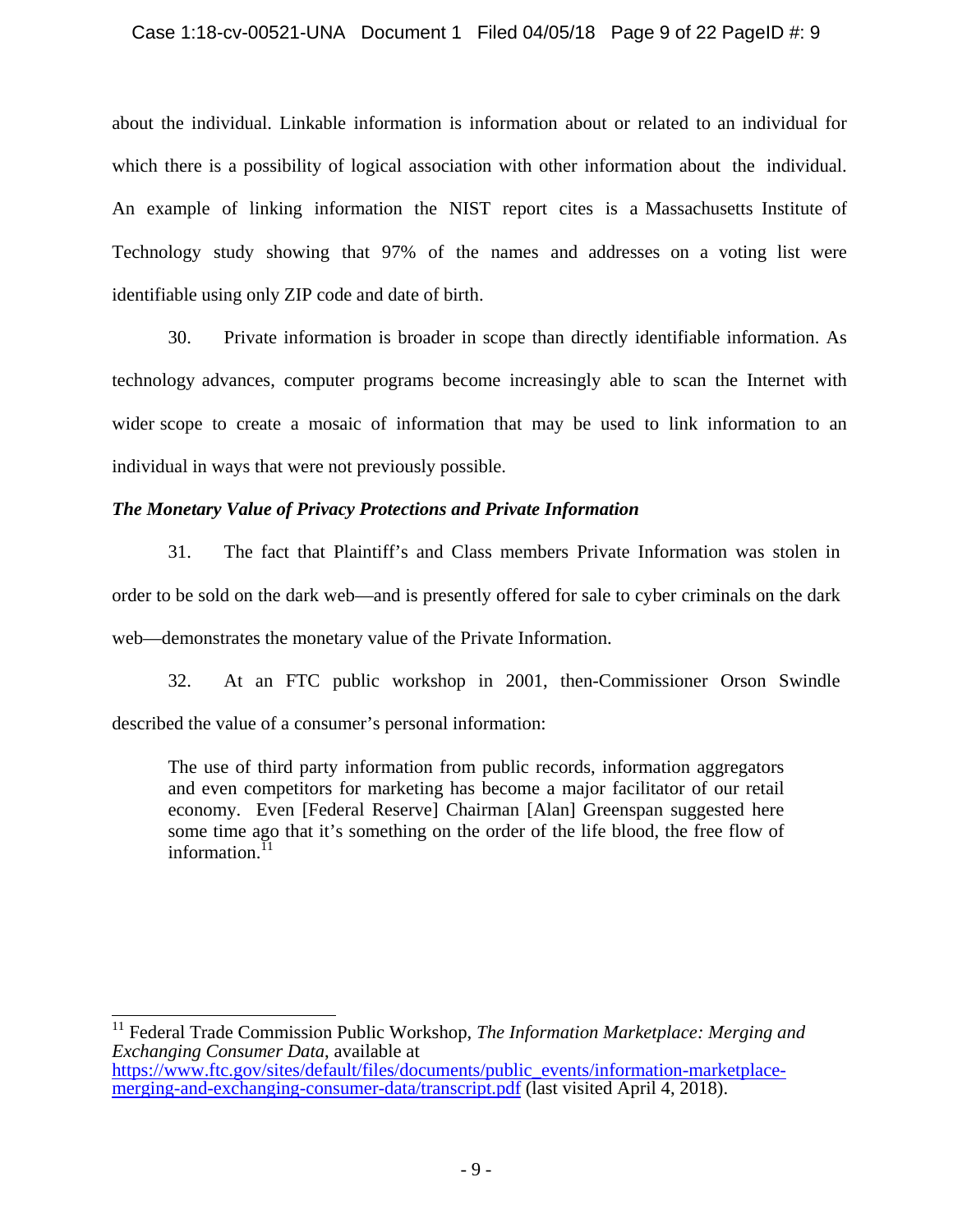Case 1:18-cv-00521-UNA Document 1 Filed 04/05/18 Page 10 of 22 PageID #: 10

33. Commissioner Swindle's 2001 remarks are even more relevant today, as consumers' personal data functions as a "new form of currency" that supports a \$26 billion per year online advertising industry in the United States.<sup>12</sup>

34. The FTC has also recognized that consumer data is a new (and valuable) form of currency. In an FTC roundtable presentation, another former Commissioner, Pamela Jones Harbour, underscored this point:

Most consumers cannot begin to comprehend the types and amount of information collected by businesses, or why their information may be commercially valuable. Data is currency. The larger the data set, the greater potential for analysis—and profit.<sup>13</sup>

35. Recognizing the high value that consumers place on their Private Information, many companies now offer consumers an opportunity to sell this information.<sup>14</sup> The idea is to give consumers more power and control over the type of information that they share and who ultimately receives that information. And, by making the transaction transparent, consumers will make a profit from their Private Information. This business has created a new market for the sale and purchase of this valuable data.

36. Consumers place a high value not only on their Private Information, but also on the privacy of that data. Researchers have begun to shed light on how much consumers value their data privacy, and the amount is considerable. Indeed, studies confirm that the average direct

 <sup>12</sup> *See* Julia Angwin & Emily Steel, *Web's Hot New Commodity: Privacy*, The Wall Street Journal, http://online.wsj.com/article/SB10001424052748703529004576160764037920274.html (last visited April 4, 2018).

<sup>13</sup> *Statement of FTC Commissioner Pamela Jones Harbour—Remarks Before FTC Exploring Privacy Roundtable*, (Dec. 7, 2009),<br>http://www.ftc.gov/speeches/harbour/091207privacyroundtable.pdf (last visited April 4, 2018).

 $\frac{14 \text{ } \text{See Web's Hot New Commonity: Privacy,}}{\text{http://online.wsj.com/article/SB10001424052748703529004576160764037920274.html (last)}}$ 

visited April 4, 2018).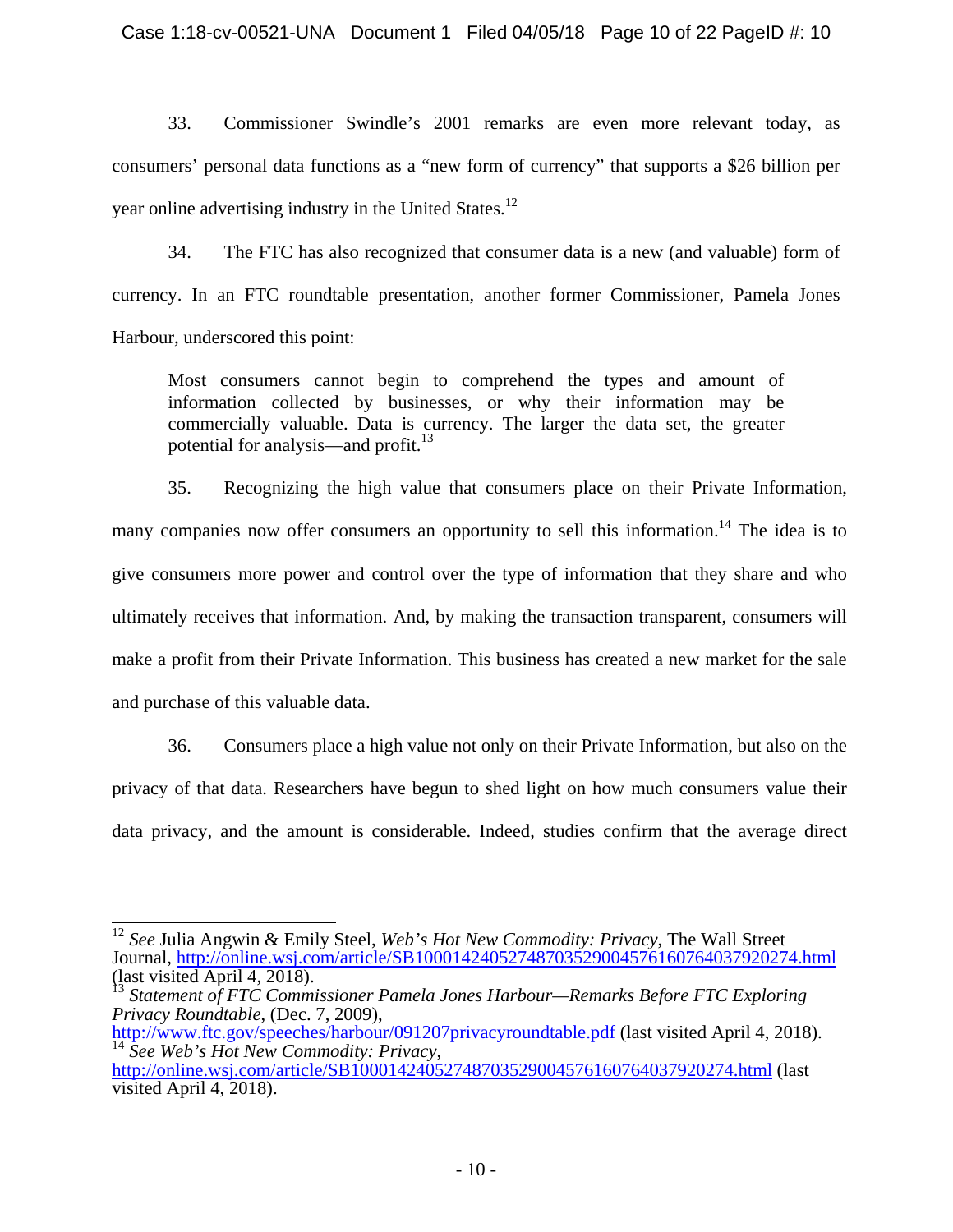financial loss for victims of identity theft in 2014 was \$1,349."15

37. The value of Plaintiff's and Class members' Private Information on the black market is substantial. Credit card numbers range in cost from \$1.50 to \$90 per card number.<sup>16</sup> By way of the Security Breach, Lord & Taylor has deprived Plaintiff and Class members of the substantial value of their Private Information.

38. Given these facts, any company that transacts business with consumers and then compromises the privacy of consumers' Private Information has thus deprived consumers of the full monetary value of their transaction with the company.

## *Damages Sustained by Plaintiff and Class Members*

39. A portion of the services purchased from Lord & Taylor by Plaintiff and the other Class members necessarily included compliance with industry-standard measures with respect to the collection and safeguarding of Private Information, including their credit and debit card information. The cost to Lord & Taylor of collecting and safeguarding Private Information is built into the price of all of its services. Because Plaintiff and the other Class members were denied privacy protections that they paid for and were entitled to receive, Plaintiff and the other Class members incurred actual monetary damages in that they overpaid for their purchases at Lord & Taylor stores.

40. Plaintiff and the other members of the Class have suffered additional injury and damages, including, but not limited to: (i) an increased risk of identity theft and identity fraud; (ii) improper disclosure of their Private Information, which is now in the hands of criminals; (iii) the

 $\frac{1}{4}$ 15 See Department of Justice, *Victims of Identity Theft, 2014*, at 6 (2015), https://www.bjs.gov/content/pub/pdf/vit14.pdf (last visited April 4, 2018). 16 *The Cyber Black Market: What's Your Bank Login Worth*, available at

https://leapfrogservices.com/the-cyber-black-market-whats-your-bank-login-worth/ (last visited April 4, 2018).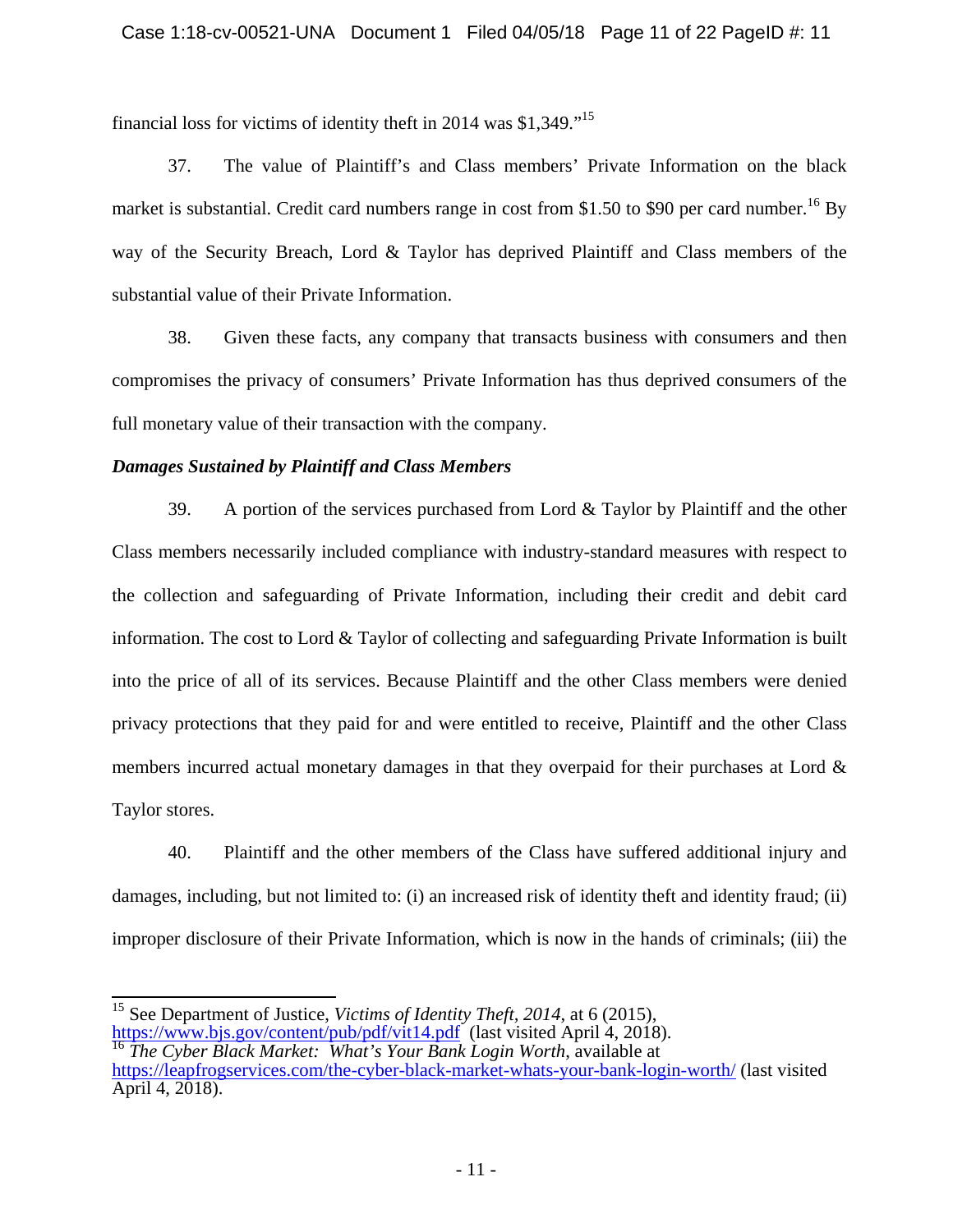#### Case 1:18-cv-00521-UNA Document 1 Filed 04/05/18 Page 12 of 22 PageID #: 12

value of their time spent mitigating the increased risk of identity theft and identity fraud; (iv) deprivation of the value of their Private Information, for which there is a well-established national and international market—for which they are entitled to compensation.

41. Plaintiff and the other Class members suffered additional damages based on the opportunity cost and value of time that Plaintiff and the other Class members have been forced to expend to monitor their financial accounts as a result of the Security Breach. Such damages also include the time and costs of obtaining replacement credit and debit cards.

42. Acknowledging the damage to Plaintiff and Class members, Lord & Taylor is instructing customers who used their card at any locations (all were affected) to take certain cautionary steps. Credit and debit card users should review their accounts for unauthorized transactions and notify their banks immediately if they discover any unauthorized purchases or cash advances. Plaintiff and the other Class members now face a greater risk of identity theft.

### **V. CLASS ACTION ALLEGATIONS**

43. Plaintiff brings all counts, as set forth below, on behalf of herself and as a class action, pursuant to the provisions of Rule 23 of the Federal Rules of Civil Procedure, on behalf of a class defined as:

All persons who used their credit, debit, or prepaid debit card at a Lord  $&$  Taylor store during the period from May 2017 through March 2018.

Excluded from the Class are Defendant and its affiliates, parents, subsidiaries, employees, officers, agents, and directors. Also excluded is any judicial officer presiding over this matter and the members of their immediate families and judicial staff.

44. Certification of Plaintiff's claims for class-wide treatment is appropriate because Plaintiff can prove the elements of her claims on a class-wide basis using the same evidence as would be used to prove those elements in individual actions alleging the same claims.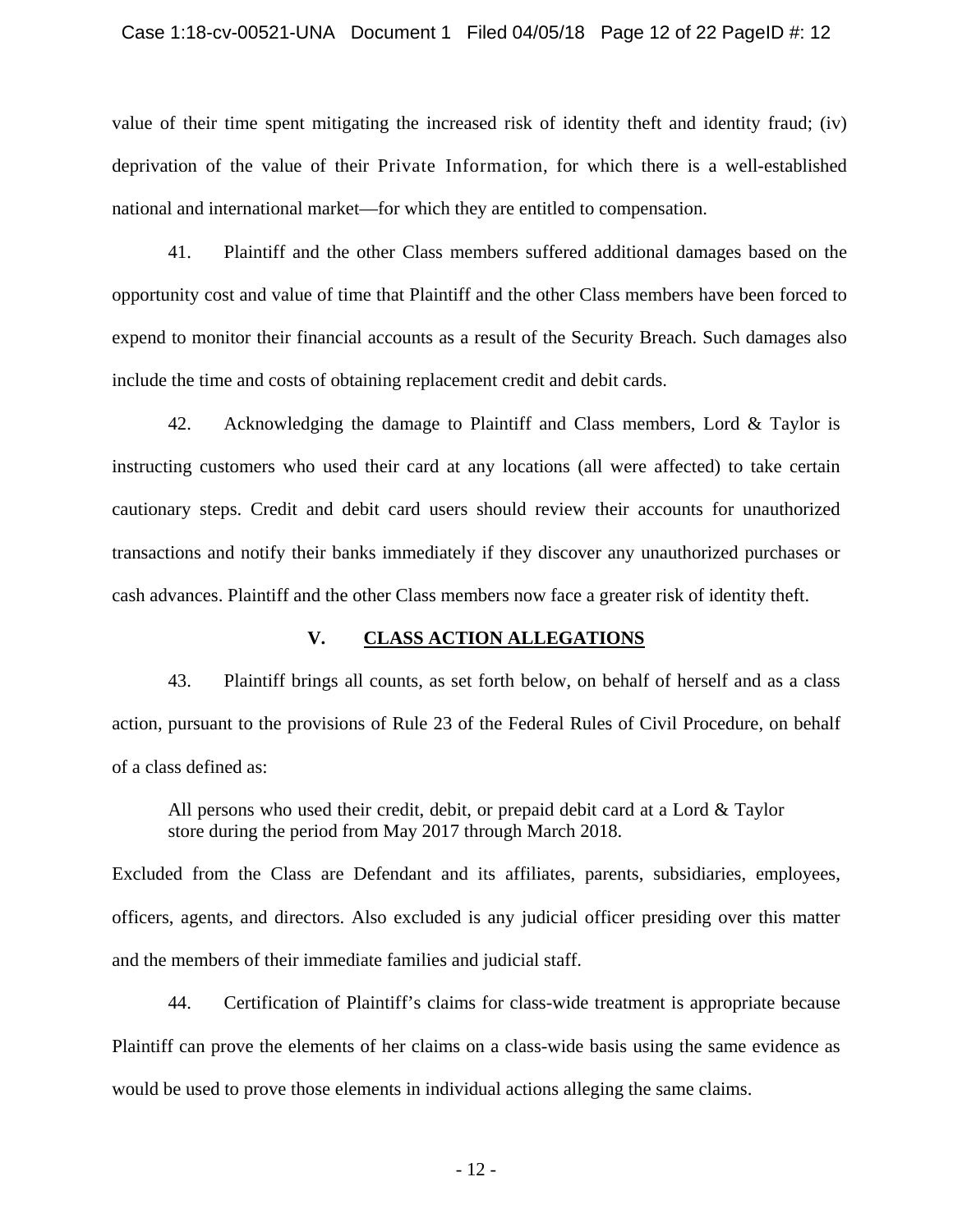## 45. **Numerosity—Federal Rule of Civil Procedure 23(a)(1).** The members of the

Class are so numerous that joinder of all Class members would be impracticable. On information and belief, Class members number in the tens if not hundreds of thousands.

## 46. **Commonality and Predominance—Federal Rule of Civil Procedure 23(a)(2)**

**and 23(b)(3).** Common questions of law and fact exist as to all Class members and predominate

over questions affecting only individual Class members. Such common questions of law or fact

include, *inter alia*:

- a. Whether Lord & Taylor failed to use reasonable care and commercially reasonable methods to secure and safeguard Plaintiff's and Class members' Private Information;
- b. Whether Lord & Taylor properly implemented its purported security measures to protect Plaintiff's and Class members' Private Information from unauthorized capture, dissemination, and misuse;
- c. Whether Lord & Taylor took reasonable measures to determine the extent of the Security Breach after it first learned of same;
- d. Whether Lord & Taylor's conduct constitutes breach of an implied contract;
- e. Whether Lord & Taylor willfully, recklessly, or negligently failed to maintain and execute reasonable procedures designed to prevent unauthorized access to Plaintiff's and Class members' Private Information;
- f. Whether Lord & Taylor was negligent in failing to properly secure and protect Plaintiff's and Class members' Private Information;
- g. Whether Plaintiff and the other members of the Class are entitled to damages, injunctive relief, or other equitable relief, and the measure of such damages and relief.
- 47. Lord & Taylor engaged in a common course of conduct giving rise to the legal

rights sought to be enforced by Plaintiff, on behalf of herself and other Class members. Similar or identical common law violations, business practices, and injuries are involved. Individual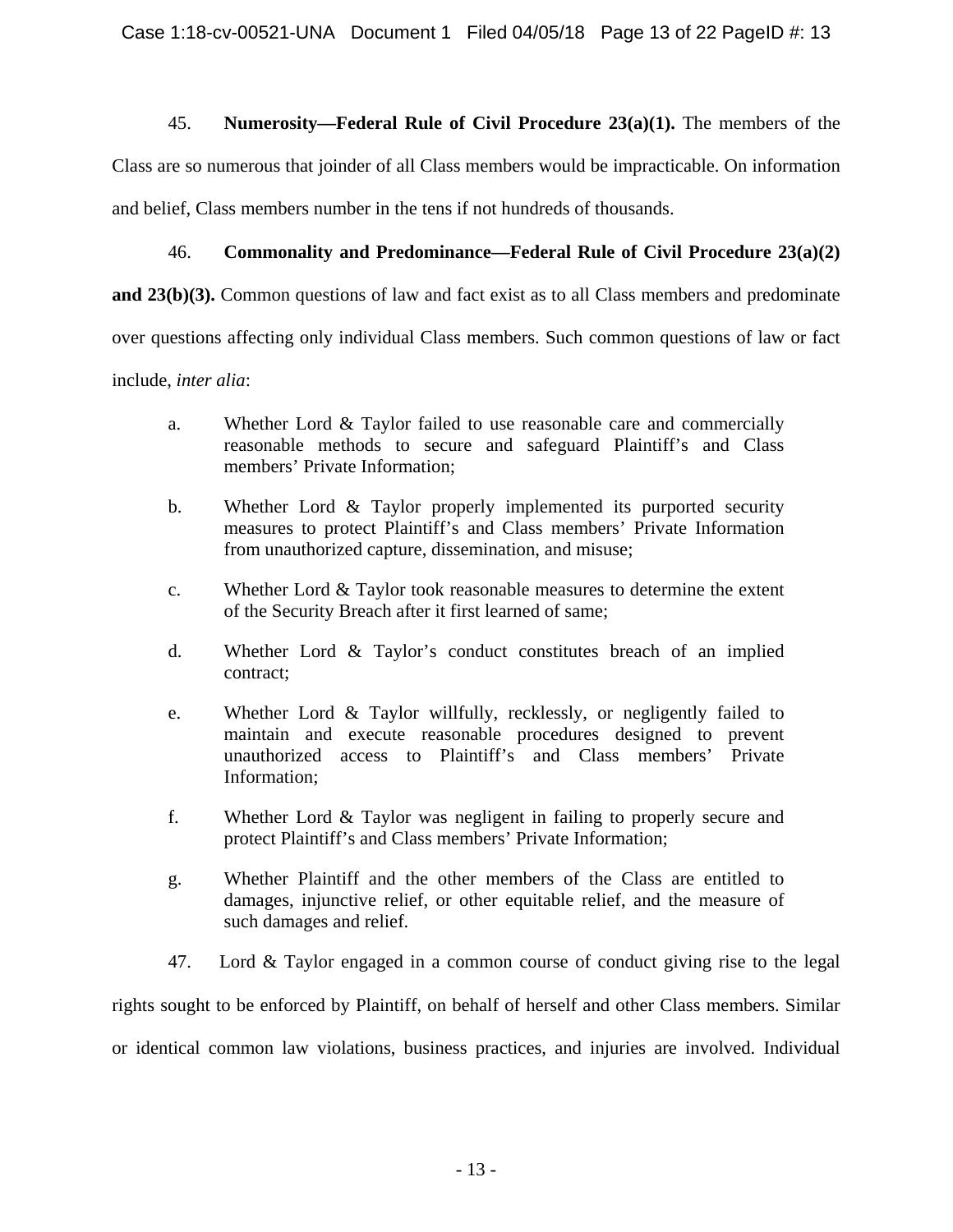questions, if any, pale by comparison, in both quality and quantity, to the numerous common questions that predominate in this action.

48. **Typicality—Federal Rule of Civil Procedure 23(a)(3).** Plaintiff's claims are typical of the claims of the other Class members because, among other things, all Class members were similarly injured through Lord & Taylor's uniform misconduct described above and were thus all subject to the Security Breach alleged herein. Further, there are no defenses available to Lord  $&$  Taylor that are unique to Plaintiff.

49. **Adequacy of Representation—Federal Rule of Civil Procedure 23(a)(4).** Plaintiff is an adequate Class representative because her interests do not conflict with the interests of the other Class members she seeks to represent, she has retained counsel competent and experienced in complex class action litigation, and Plaintiff will prosecute this action vigorously. The Class' interests will be fairly and adequately protected by Plaintiff and her counsel.

50. **Insufficiency of Separate Actions—Federal Rule of Civil Procedure 23(b)(1).** Absent a representative class action, members of the Class would continue to suffer the harm described herein, for which they would have no remedy. Even if separate actions could be brought by individual consumers, the resulting multiplicity of lawsuits would cause undue hardship and expense for both the Court and the litigants, as well as create a risk of inconsistent rulings and adjudications that might be dispositive of the interests of similarly situated consumers, substantially impeding their ability to protect their interests, while establishing incompatible standards of conduct for Lord & Taylor. The Class thus satisfies the requirements of Fed. R. Civ. P. 23(b)(1).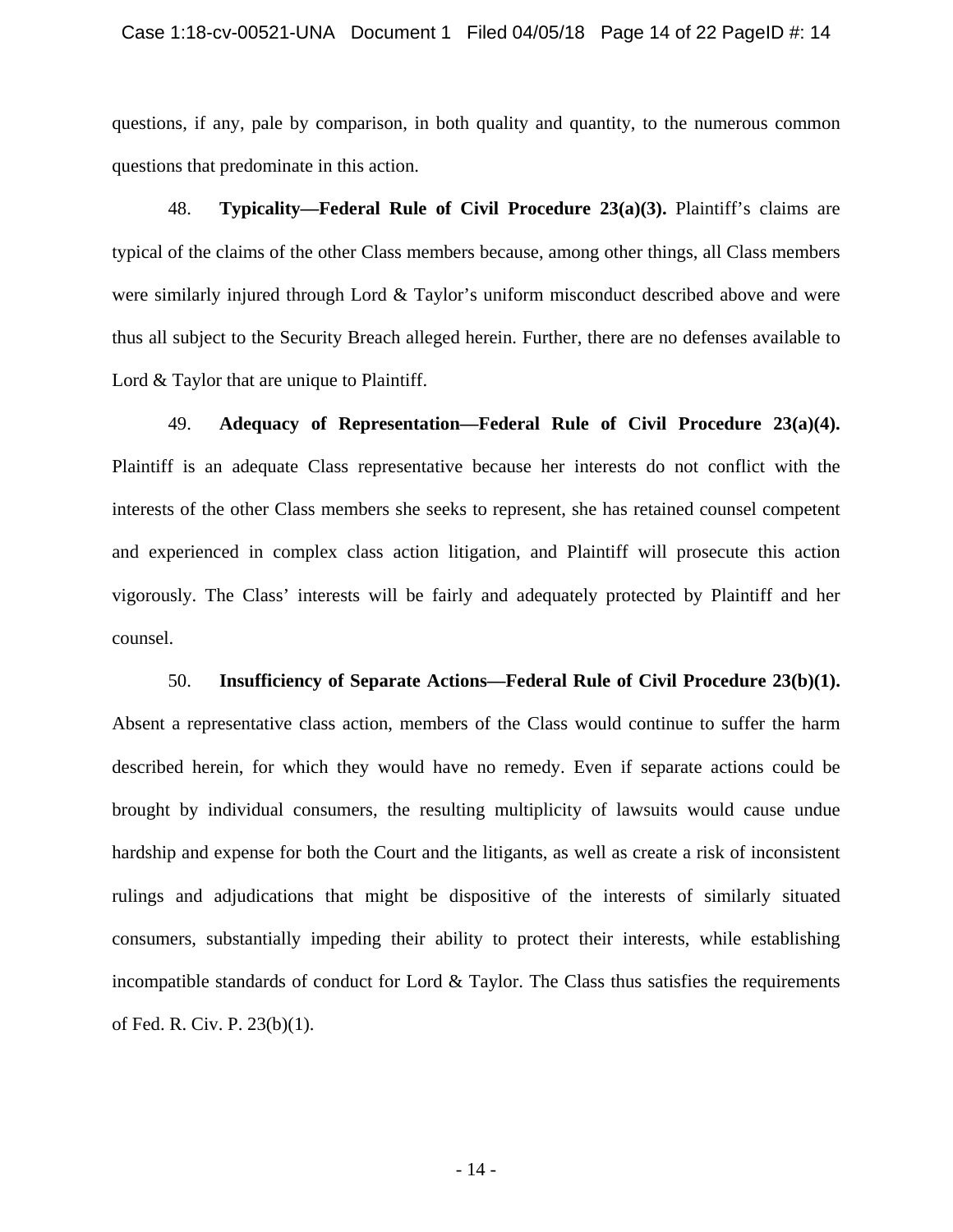51. **Superiority—Federal Rule of Civil Procedure 23(b)(3).** A class action is superior to any other available means for the fair and efficient adjudication of this controversy, and no unusual difficulties are likely to be encountered in the management of this class action. The damages or other financial detriment suffered by Plaintiff and the other Class members are relatively small compared to the burden and expense that would be required to individually litigate their claims against Lord  $\&$  Taylor, so it would be impracticable for Class members to individually seek redress for Lord & Taylor's wrongful conduct. Even if Class members could afford individual litigation, the court system could not. Individualized litigation creates a potential for inconsistent or contradictory judgments, and increases the delay and expense to all parties and the court system. By contrast, the class action device presents far fewer management difficulties and provides the benefits of a single adjudication, economy of scale, and comprehensive supervision by a single court.

## **VI. CLAIMS**

# **COUNT I Negligence**

52. Plaintiff incorporates the preceding paragraphs as if fully set forth herein.

53. Lord & Taylor owes numerous duties to Plaintiff and the other members of the Class. These duties include:

- a. to exercise reasonable care in obtaining, retaining, securing, safeguarding, deleting, and protecting Private Information in its possession;
- b. to protect Private Information in its possession using reasonable and adequate security procedures that are compliant with industry-standard practices; and
- c. to implement processes to quickly detect a data breach and to timely act on warnings about data breaches, including promptly notifying Plaintiff and the other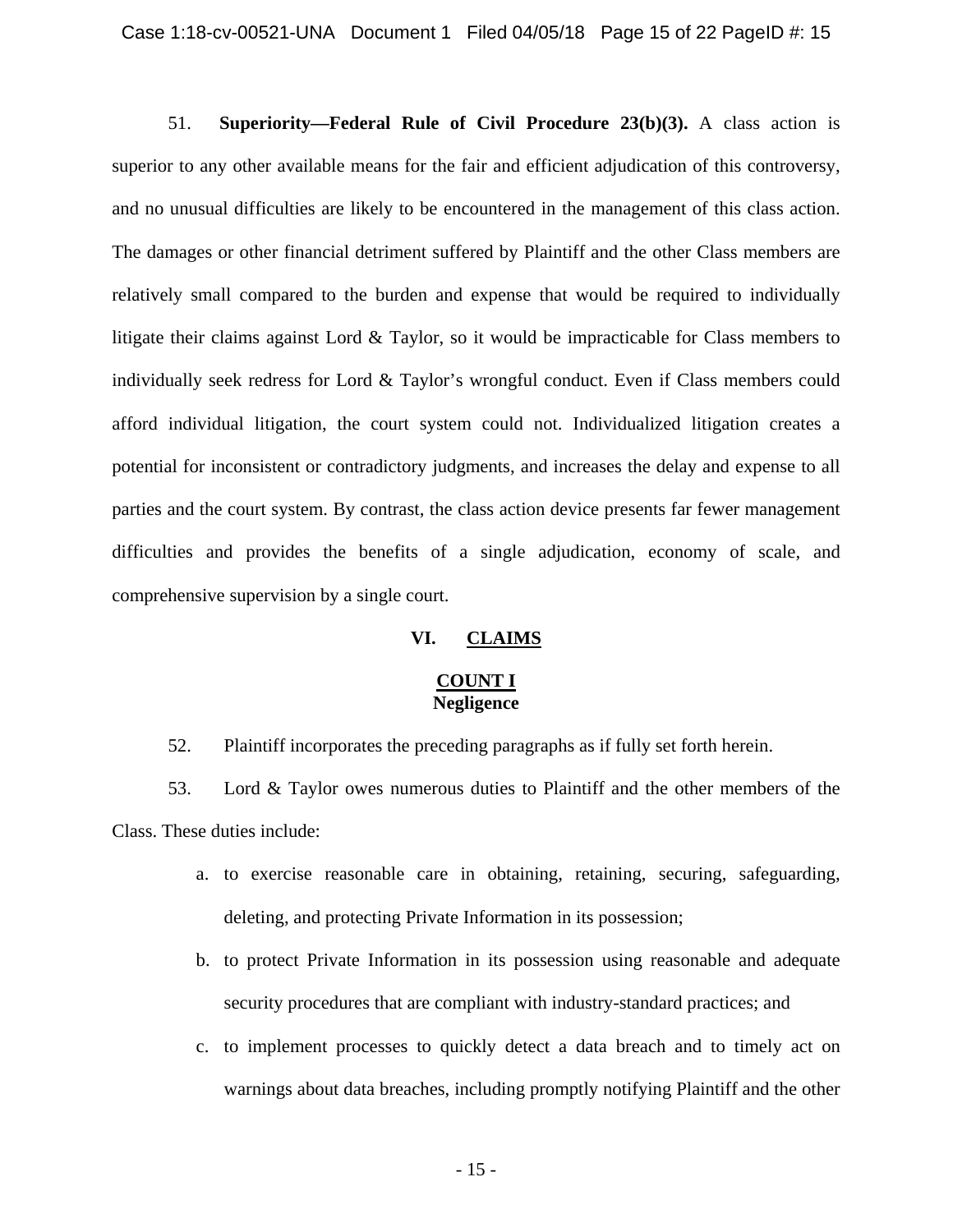members of the Class of the Security Breach.

54. Lord & Taylor knew or should have known the risks of collecting and storing Private Information and the importance of maintaining secure payment systems. Lord & Taylor knew or should have known of the many breaches that targeted other retail stores in the years before the Security Breach.

55. Lord & Taylor knew or should have known that its payment systems did not adequately safeguard Plaintiff's and the other Class members' Private Information.

56. Lord & Taylor breached the duties it owes to Plaintiff and Class members in several ways, including:

- a. failing to implement adequate security systems, protocols and practices sufficient to protect customer Private Information and thereby creating a foreseeable risk of harm;
- b. failing to comply with the minimum industry data security standards during the period of the data breach; and
- c. failing to timely and accurately disclose to customers that their Private Information had been improperly acquired or accessed.

57. Lord & Taylor was negligent in transmitting Plaintiff's and the other Class members' Private Information over compromised electronic networks it had control over and should have known were compromised or susceptible to compromise.

58. But for Lord & Taylor's wrongful and negligent breach of the duties it owed to Plaintiff and the other Class members, their Private Information would not have been compromised.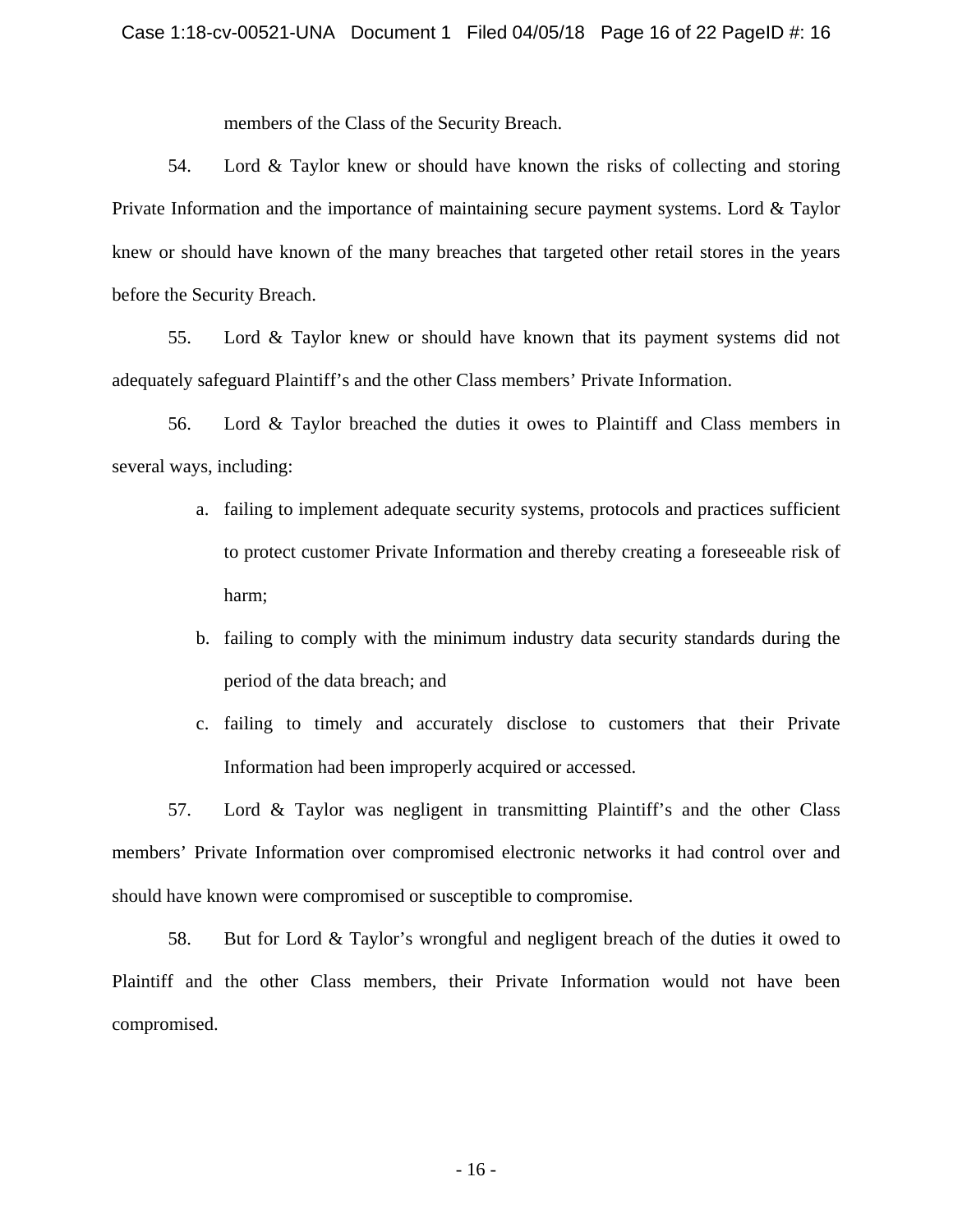59. The injury and harm that Plaintiff and the other Class members suffered was the direct and proximate result of Lord & Taylor's negligent conduct.

## **COUNT II Breach of Implied Contract**

60. Plaintiff incorporates the preceding paragraphs as if fully set forth herein.

61. In using credit or debit cards at Lord & Taylor stores, Plaintiff and the other members of the Class entered into an implied contract with Lord & Taylor, whereby Lord & Taylor became obligated to reasonably safeguard Plaintiff's and the other Class members' Private Information.

62. Under the implied contract, Lord & Taylor was obligated to not only safeguard the Private Information, but also to provide Plaintiff and the other Class members with prompt, truthful, and adequate notice of any security breach or unauthorized access of said information.

63. Lord & Taylor breached the implied contract with Plaintiff and the other members of the Class by failing to take reasonable measures to safeguard their Private Information.

64. Lord & Taylor also breached its implied contract with Plaintiff and the other Class members by failing to provide prompt, truthful, and adequate notice of the Security Breach and unauthorized access of their Private Information by hackers.

65. Plaintiff and the other Class members suffered and will continue to suffer damages including, but not limited to: (i) improper disclosure of their Private Information; (ii) out-of-pocket expenses incurred to mitigate the increased risk of identity theft and identity fraud pressed upon them by the Security Breach; (iii) the value of their time spent mitigating the increased risk of identity theft and/or identity fraud; (iv) the increased risk of identity theft; and (v) deprivation of the value of their Private Information, which is likely to be sold to cyber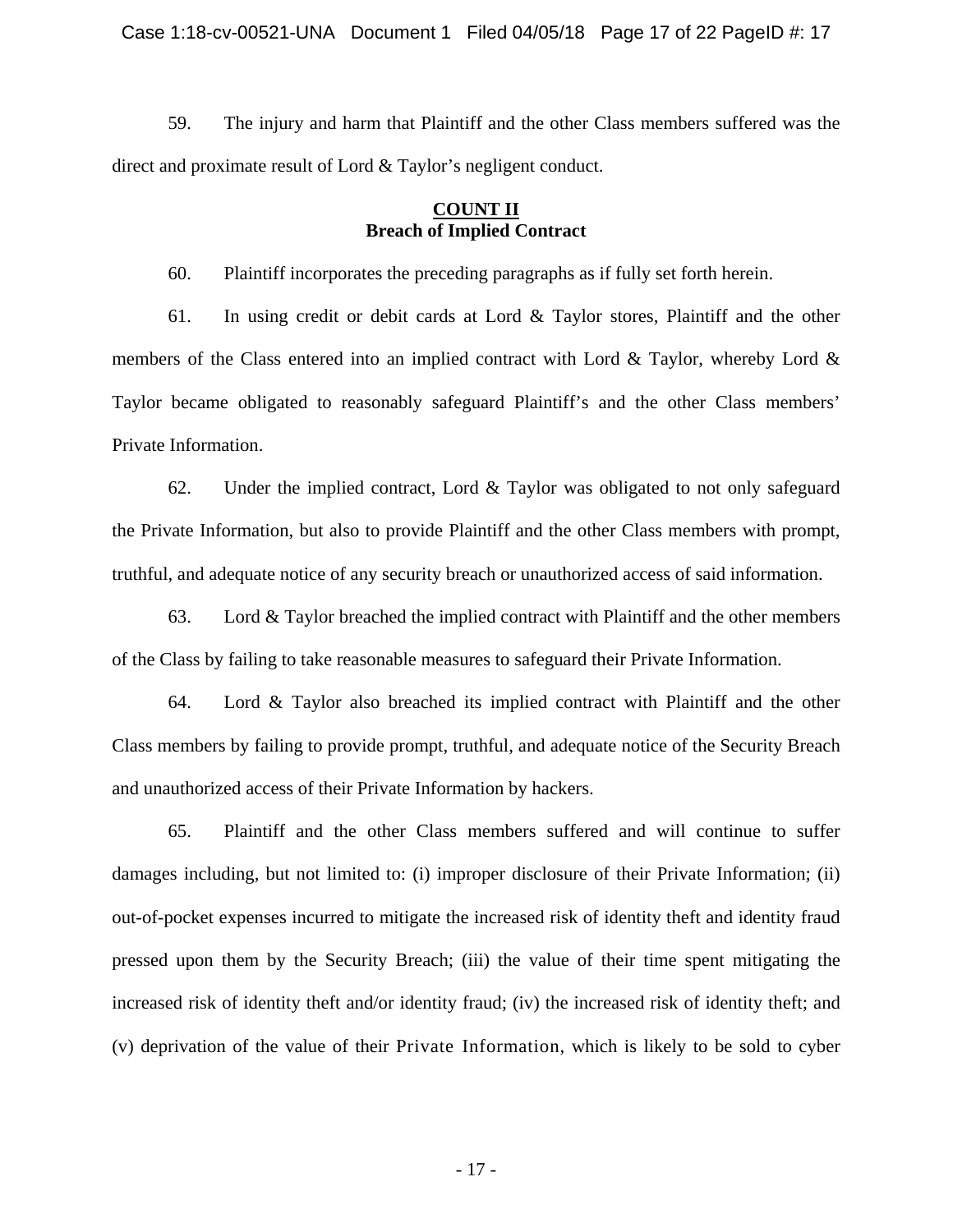criminals on the dark web. At the very least, Plaintiff and the other Class members are entitled to nominal damages.

## **COUNT III Unjust Enrichment**

66. Plaintiff incorporates the preceding paragraphs 1–51 as if fully set forth herein.

67. Plaintiff and the other Class members conferred a monetary benefit on Lord  $\&$ Taylor. Specifically, Plaintiff and the other Class members paid for goods sold by Lord & Taylor and provided Lord & Taylor with payment information. In exchange, Plaintiff and the other Class members were entitled to have Lord & Taylor protect their Private Information with adequate data security.

68. Lord & Taylor knew that Plaintiff and the other Class members conferred a benefit on Lord & Taylor. Lord & Taylor profited from Plaintiff's and the other Class members' purchases and used their Private Information for business purposes.

69. Lord & Taylor failed to secure Plaintiff's and the other Class members' Private Information and therefore did not provide full compensation for the benefit the Plaintiff and the other Class members provided. Lord & Taylor inequitably acquired the Private Information because it failed to disclose its inadequate security practices.

70. If Plaintiff and the other Class members knew that Lord & Taylor would not secure their Private Information using adequate security, they would not have shopped at Lord & Taylor stores.

71. Plaintiff and the other Class members have no adequate remedy at law.

72. Under the circumstances, it would be unjust for Lord & Taylor to be permitted to retain any of the benefits that Plaintiff and the other Class members conferred on it.

73. Lord & Taylor should be compelled to disgorge into a common fund or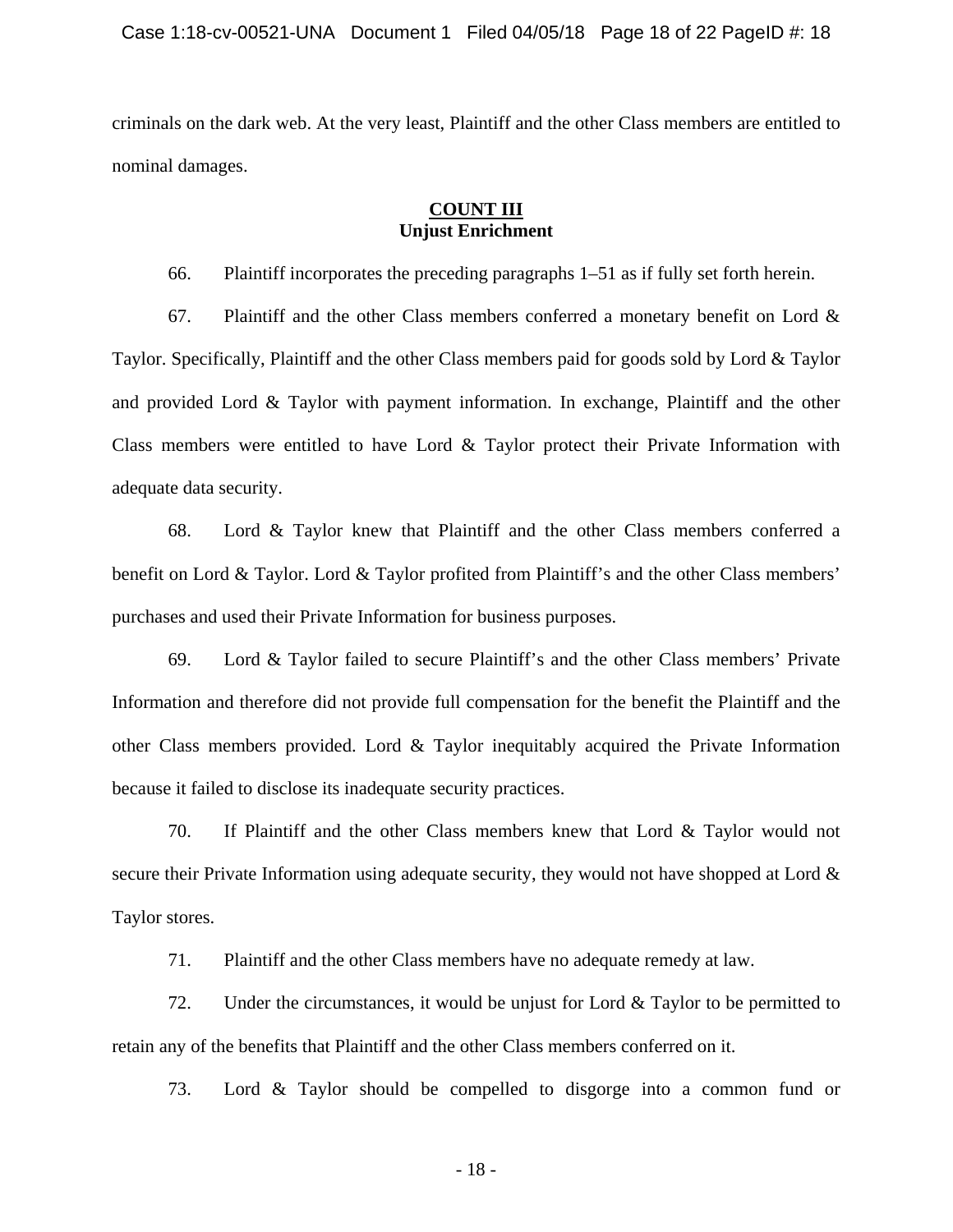constructive trust for the benefit of Plaintiff and the other Class members proceeds that it unjustly received from them. In the alternative, Lord & Taylor should be compelled to refund the amounts that Plaintiff and the other Class members overpaid.

# **COUNT IV Negligence Per Se**

74. Plaintiff incorporates the preceding paragraphs as if fully set forth herein.

75. Section 5 of the FTC Act prohibits "unfair . . . practices in or affecting commerce," including, as interpreted and enforced by the FTC, the unfair act or practice by businesses, such as Lord & Taylor, of failing to use reasonable measures to protect Private Information. The FTC publications and orders described above also form part of the basis of Lord & Taylor's duty in this regard.

76. Lord & Taylor violated Section 5 of the FTC Act by failing to use reasonable measures to protect Private Information and not complying with applicable industry standards, as described herein. Lord & Taylor's conduct was particularly unreasonable given the nature and amount of Private Information its stores obtained and stored, and the foreseeable consequences of a data breach at a retail chain as large as Lord & Taylor, including, specifically, the damages that would result to Plaintiff and Class members.

77. Lord & Taylor's violation of Section 5 of the FTC Act constitutes negligence *per se*.

78. Plaintiff and Class members are within the class of persons that the FTC Act was intended to protect.

79. The harm that occurred as a result of the Security Breach is the type of harm the FTC Act was intended to guard against. The FTC has pursued enforcement actions against businesses, which, as a result of their failure to employ reasonable data security measures and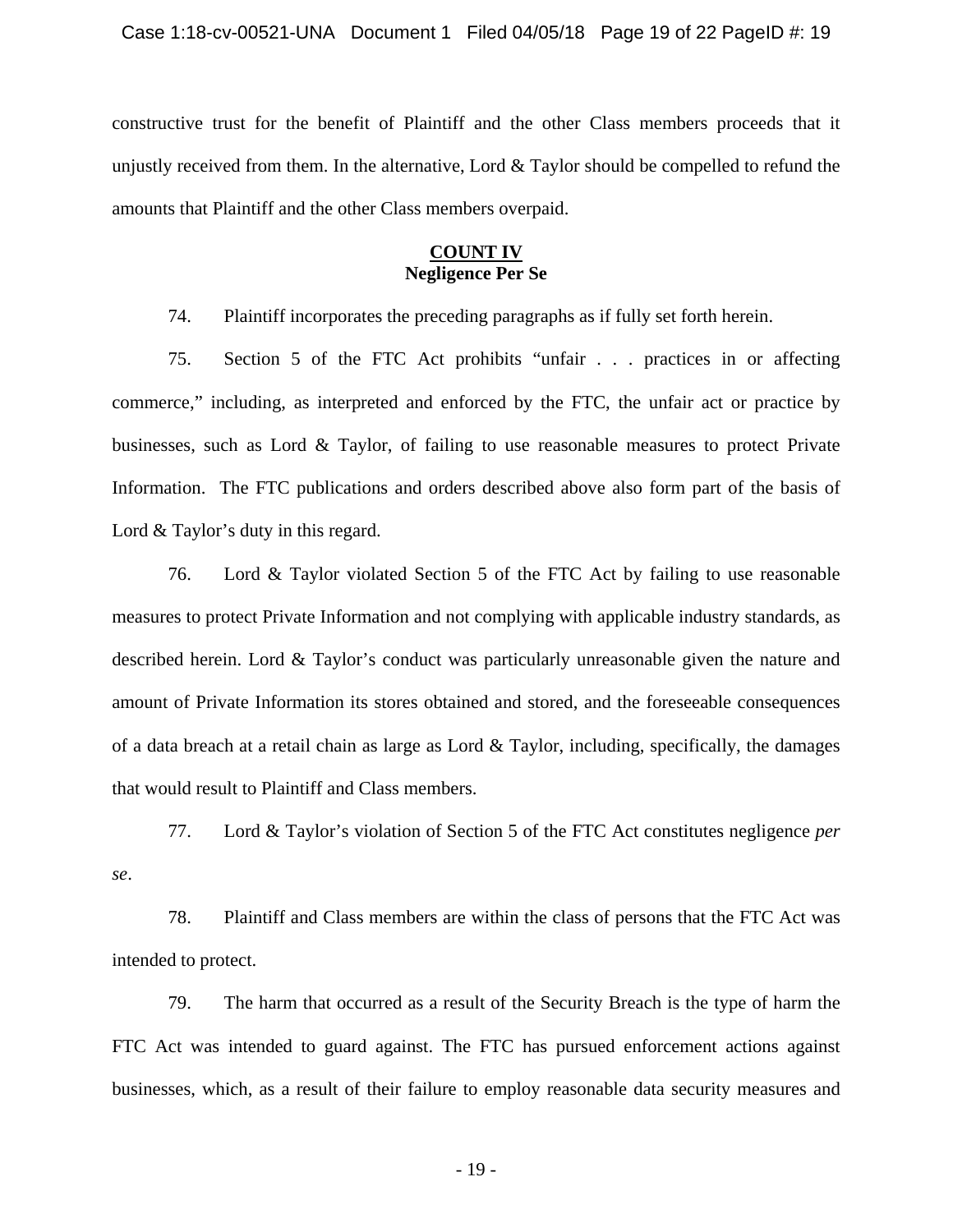avoid unfair and deceptive practices, caused the same harm as that suffered by Plaintiff and the Class.

80. As a direct and proximate result of Lord & Taylor's negligence *per se*, Plaintiff and the Class will suffer injuries, including: inability to use their debit or credit cards because those cards were cancelled, suspended, or otherwise rendered unusable as a result of the Security Breach; false or fraudulent charges stemming from the Security Breach, including but not limited to late fees charged and forgone cash back rewards; damages from lost time and effort to mitigate the actual and potential impact of the Security Breach on their lives including, *inter alia*, by placing "freezes" and "alerts" with credit reporting agencies, contacting their financial institutions, closing or modifying financial accounts, closely reviewing and monitoring their credit reports and accounts for unauthorized activity, and filing police reports and damages from identity theft, which may take months if not years to discover and detect, given the far-reaching, adverse and detrimental consequences of identity theft and loss of privacy.

## **VII. DEMAND FOR JURY TRIAL**

Plaintiff demands a trial by jury of all claims so triable.

## **VIII. REQUEST FOR RELIEF**

WHEREFORE, Plaintiff, individually and on behalf of the other members of the Class proposed in this Complaint, respectfully request that the Court enter judgment in their favor and against Lord & Taylor, as follows:

- A. Declaring that this action is a proper class action, certifying the Class as requested herein, designating Plaintiff as Class Representative, and appointing Class Counsel as requested in Plaintiff's motion for class certification;
- B. Ordering Lord & Taylor to pay actual damages to Plaintiff and the other members of the Class;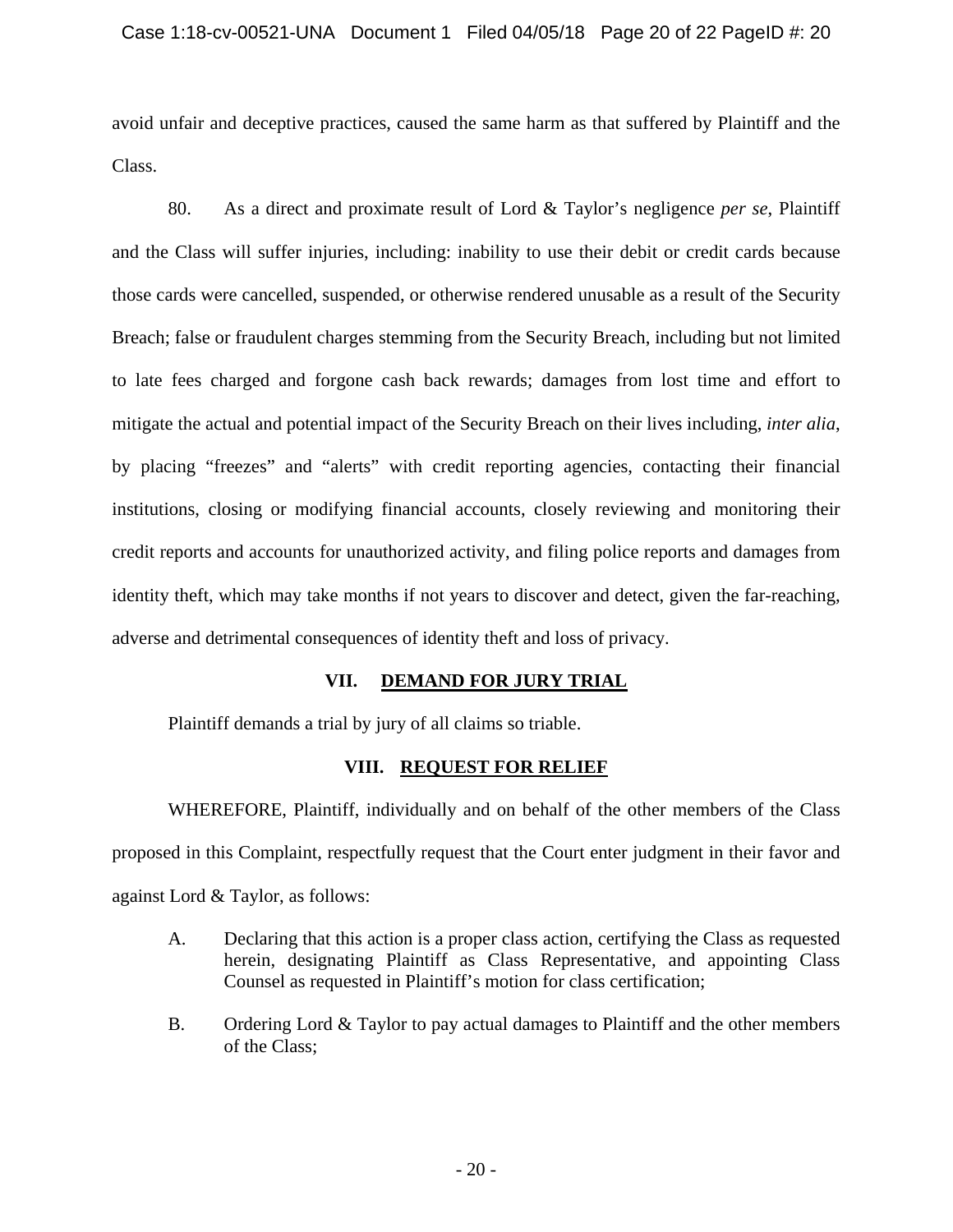- C. Ordering Lord & Taylor to pay punitive damages, as allowable by law, to Plaintiff and the other members of the Class;
- D. Ordering Lord & Taylor to pay attorneys' fees and litigation costs to Plaintiff;
- E. Ordering Lord & Taylor to pay equitable relief, in the form of disgorgement and restitution, and injunctive relief;
- F. Ordering Lord & Taylor to pay both pre- and post-judgment interest on any amounts awarded; and
- G. Ordering such other and further relief as may be just and proper.

Date: April 5, 2018 Respectfully submitted,

Bernadette Beekman, individually and on behalf of all others similarly situated,

 */s/ Ralph N. Sianni*  Ralph N. Sianni (DE ID #4151) **ANDERSEN SLEATER SIANNI, LLC**  2 Mill Road Suite 202 Wilmington, DE 19806 Tel: (302) 510-8528 Fax: (302) 595-9321 rsianni@andersensleater.com

 Janine Pollack\* Daniel Tepper\* **WOLF HALDENSTEIN ADLER FREEMAN & HERZ LLP** 270 Madison Avenue New York, New York 10016 Tel.: (212) 545-4600 Fax: (212) 686-0114 pollack@whafh.com tepper@whafh.com

 Ben Barnow\* Illinois Bar No. 0118265 Erich P. Schork\*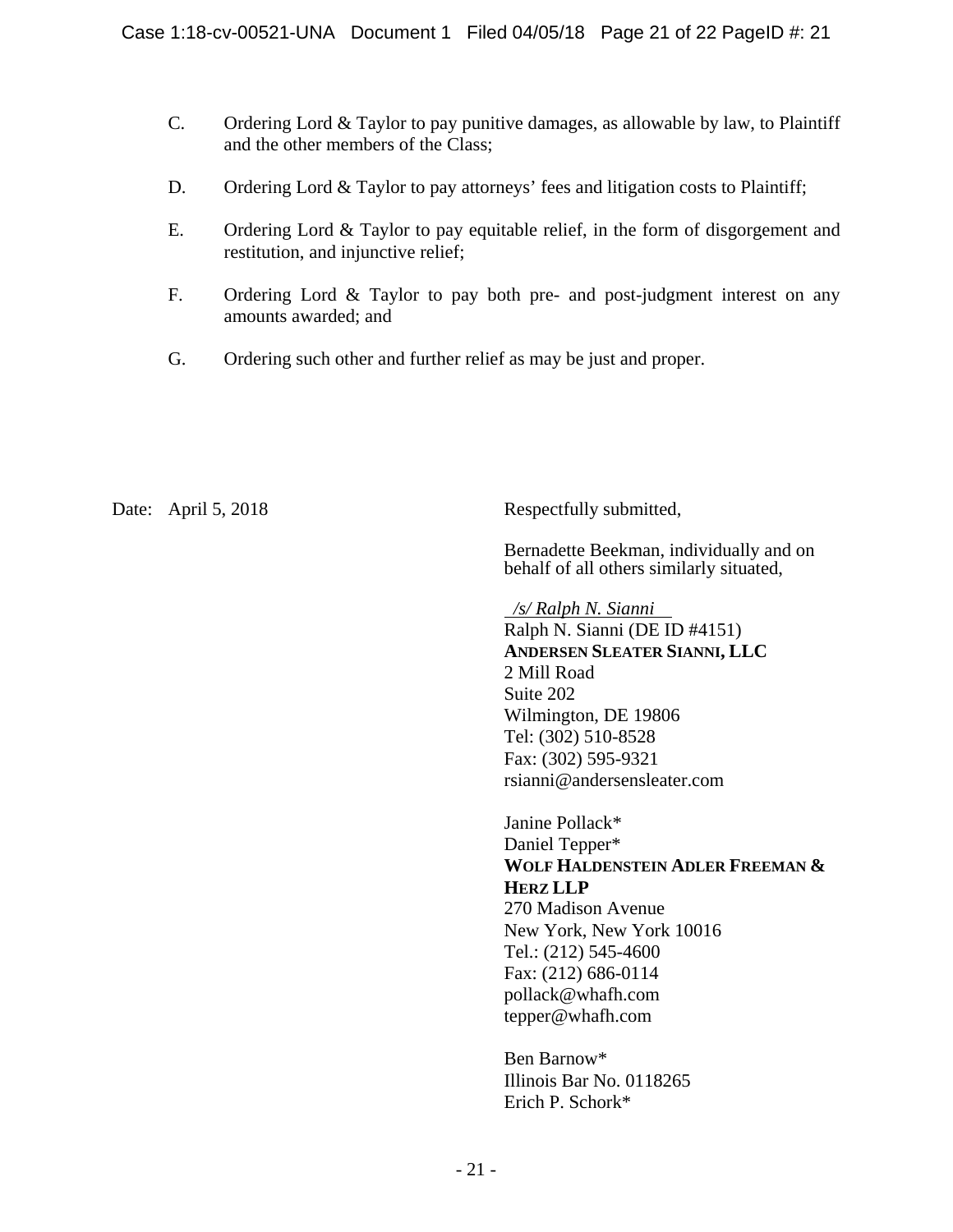Illinois Bar No. 6291153  **BARNOW AND ASSOCIATES, P.C.** One North LaSalle Street, Suite 4600 Chicago, IL 60602 Tel: (312) 621-2000 Fax: (312) 641-5504 b.barnow@barnowlaw.com e.schork@barnowlaw.com

*\* pro hac vice* application forthcoming